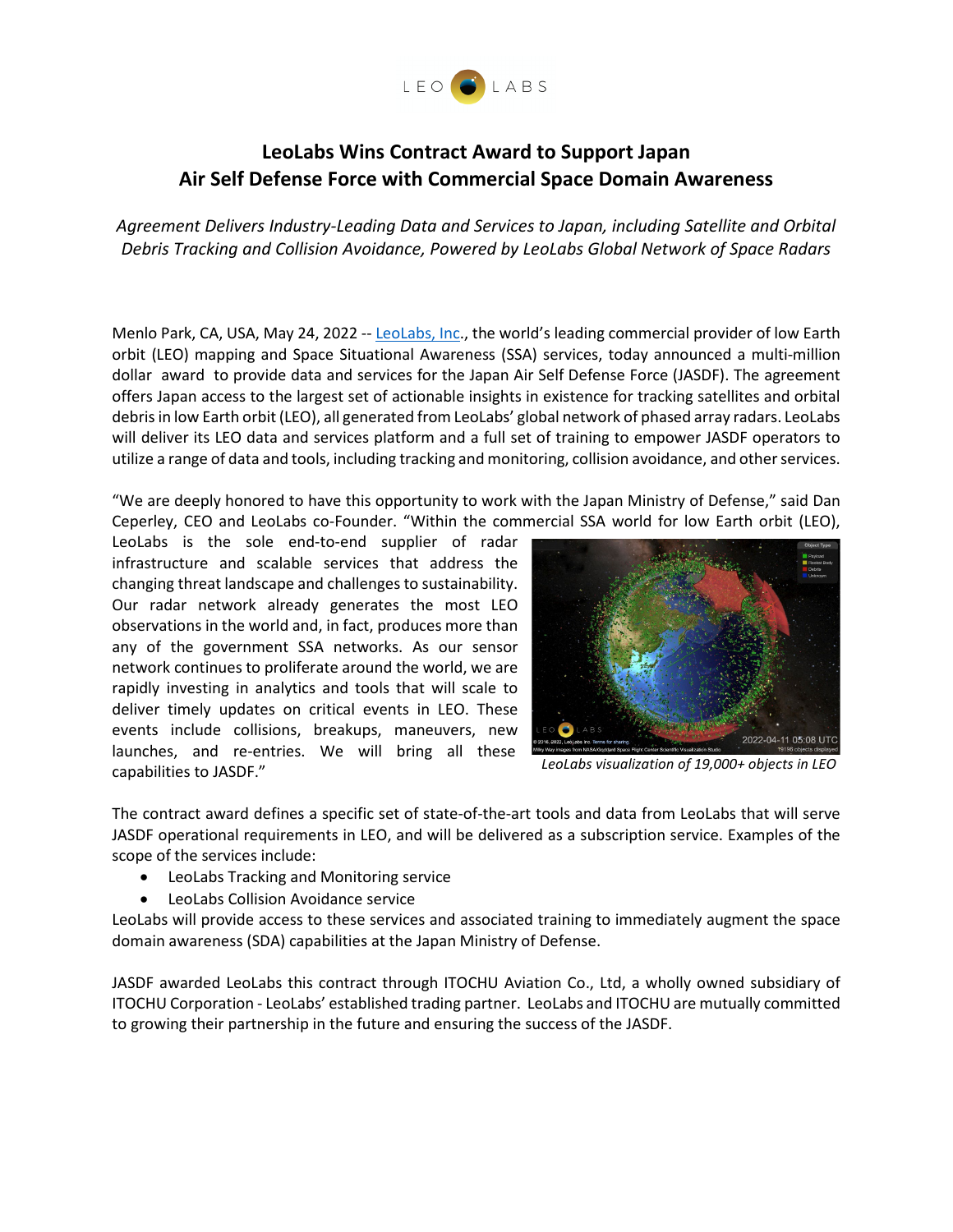

## **Background on LeoLabs Industry-Leading Commercial SSA Platform: Solving the** *"Data Deficit"* **for Japan and the World**

Low Earth Orbit is emerging as the commercial and national security focus in space. Rapid deployment of new satellite constellations, the demand for innovative services from imaging to broadband to IoT (internet of things), and the billions of dollars of new investment in space-based infrastructure are redefining a domain shared by governments, space agencies, regulators, commercial operators, and space insurance.

Against this backdrop of unprecedented opportunity are two challenges critical to investment and the long-term viability of LEO. The first is the need to develop LEO *sustainably* by addressing the threat posed by space debris. Approximately 250,000 dangerous pieces of orbital debris have gone untracked by

government legacy systems that can no longer keep pace with increasing risks to satellite constellations. Sustainability is not just an arena for operators to address, but also for defense and regulators to establish international best practices, set standards, and define rules of behavior.

A second challenge critical to the long-term viability of LEO is keeping it *open and secure*. As the number of private space enterprises and space-faring nations continue to grow, so does the need to track and make transparent the full range of events that threaten an open space environment.



*The LeoLabs Kiwi Space Radar in New Zealand*

"The single greatest challenge to addressing both the sustainability and security threats in LEO is solving the "data deficit", said Dan Ceperley, LeoLabs CEO. "This is true for Japan, and for all space-faring nations. The number of assets in LEO doubled last year, will double again this year, and is expected to grow 25x in the next five years. LeoLabs is already the largest provider of data for LEO today, and we're uniquely positioned to expand this lead as we execute on our constellation of radars. Our current network includes six radars located at sites in Alaska, Texas, New Zealand and Costa Rica. By the end of this year, we will add four more radars at additional sites in Australia and the Azores in the Atlantic. Our network will grow from there."

Ceperley continued, "The legacy, government-built SSA infrastructures and sensors of the past simply cannot scale to track the new levels of LEO activity, and they have no path to get there, economically or in a timely manner. Single radars cannot keep pace with the requirements for fast revisit times, or highly accurate tracking. The only way to provide adequate coverage and responsive defense is with a large, distributed network of radar sensors that provide an "always-on" stream of data. Our LeoLabs commercially driven infrastructure is the only viable and scalable way to address this "data deficit", and that's what the JASDF will be able to leverage under our new contract."